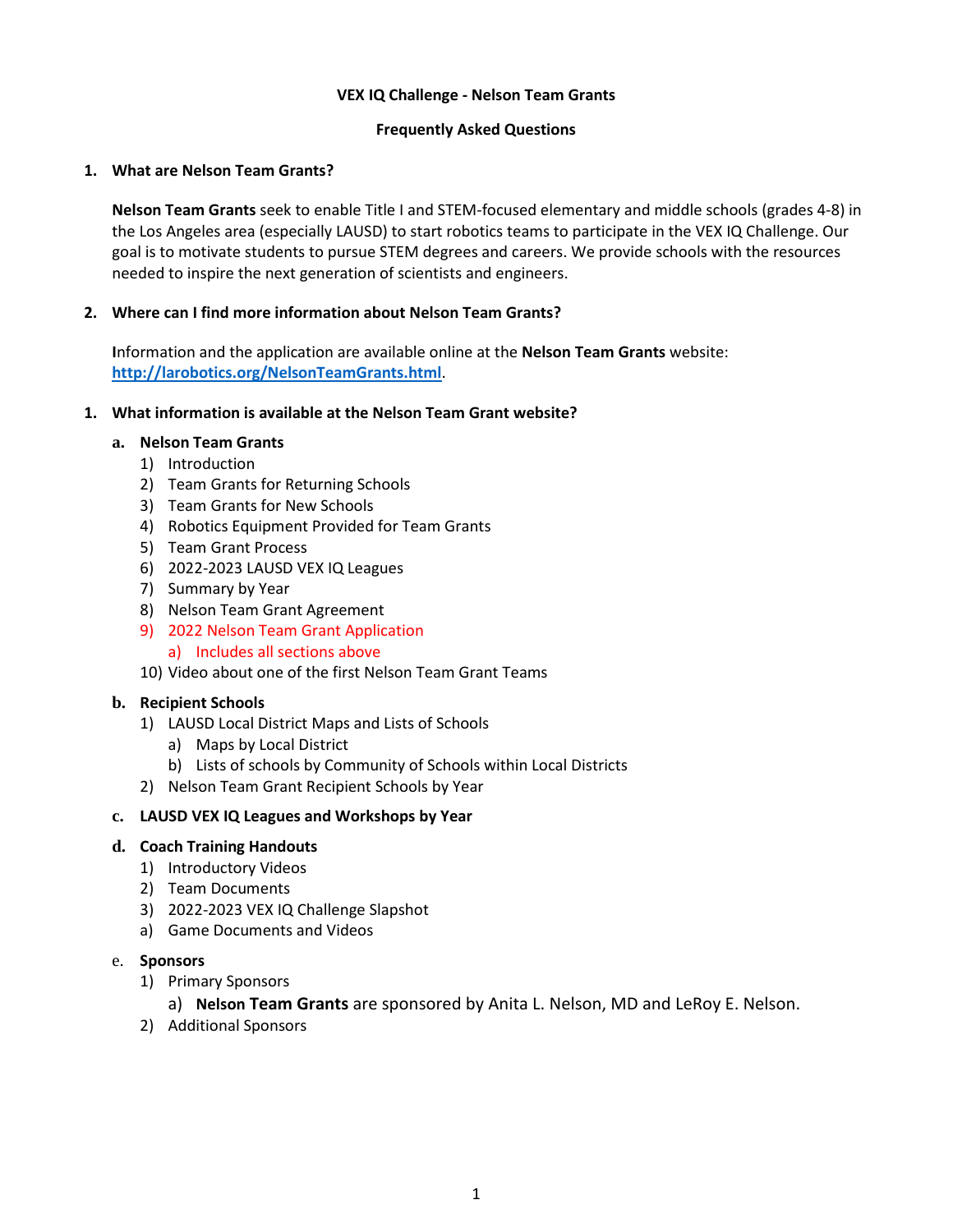# **3. What is the Nelson Team Grant Agreement, which is included in the application?**

If my school receives a **Nelson Team Grant**, I understand that my school will have use of the provided robotics equipment for as long as my team fulfills the conditions listed below. A new VEX IQ Challenge season starts after the VEX Robotics World Championships at the end of April each year.

- The coaches/mentors and administration at my school support creating a sustainable VEX IQ Challenge program.
- The robotics equipment will be stored in a safe, clean location.
- The robotics equipment will be used for official VEX IQ Challenge events or activities each season.
- My team(s) will complete and pay team registration each season (paid by the grant the first year).
- My team(s) will register for and will attend at least one official event each season.
- My team(s) will participate in post-season surveys to assure that the above conditions have been fulfilled.

In the future, if my team(s) no longer fulfill(s) the conditions listed above, I will return the robotics equipment so that it can be made available to another school.

## **4. What qualifications are needed to coach a VEX IQ Challenge team?**

Most coaches of school teams are teachers, but administrators, other school staff members, parents, or community members can also be coaches. All coaches should be background checked, be interested in learning about robotics and programming, and enjoy working with students to solve problems. Coaches need to have access to, be comfortable using, and know how to get software installed on one or more computers (Windows, Mac, Chromebook, or Tablet) that can be used by students to program their robots. Prior knowledge of robotics or programming are not required.

## **5. How big is a team?**

The minimum team size is 2 students. There is no maximum team size, but most teams have 2-12 students. The optimum team size for a new coach with a new team is 3-6 students. The coach and students of a small new team can have fun learning how to design, build, document, and drive the robot. A team with 6-12 students can also learn how to program the robot and/or work on Online Challenges such as the STEM Research Project. Supervising these extra activities with a new team would make the new coach's job more challenging. The coach's job is less challenging if some of the students are high functioning. Teams that start in the Spring can start small in the Spring and then add more students and more activities in the Fall. After the first year, the optimum team size is 5-10 students. Teams of this size should be able to participate in all aspects of the program.

## **6. Are all members of the competition team competing at the same time together or split up?**

One or two drivers participate in each teamwork or skills match. You can have different drivers in different matches. Each team should have three or four Teamwork Qualifying Matches at each of three qualifying sessions and up to three Driving Skills Matches, up to three Programming Skills Matches, and a Teamwork Finals Match at the final league session. Team members who are not driving can cheer for their team.

## **7. What if my team has more students than we can bring to a competition?**

You could have different students participate in each qualifying session and then have the students who contributed the most and/or who drove the best represent the team in the Robot Skills Matches and/or Teamwork Finals Matches at the Championship Session.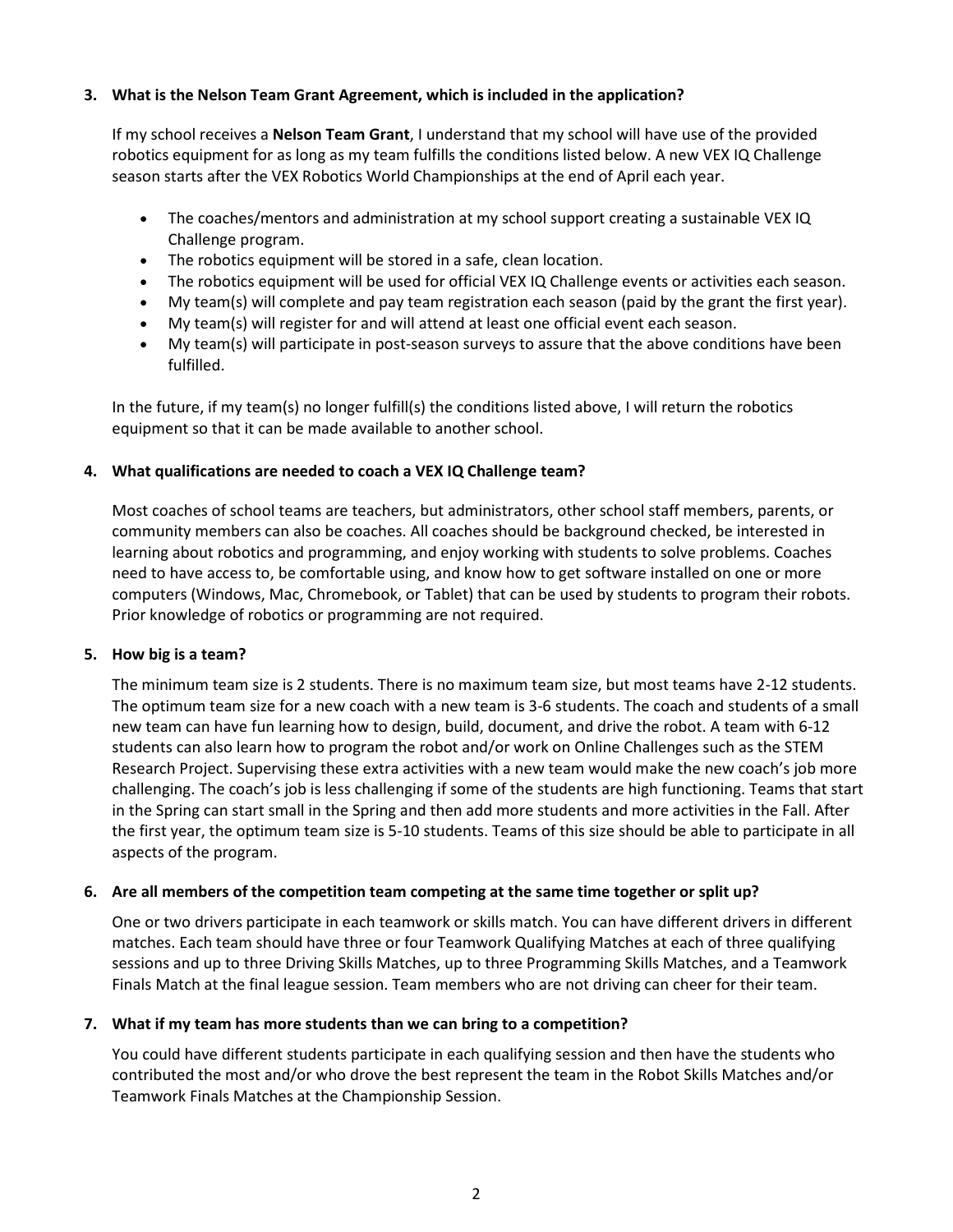## **8. What student grade levels can participate on teams?**

VEX IQ Challenge is recommended for students in grades 4-8 and for high functioning students in grade 3. Most LAUSD students in grade 9 are also eligible to participate based on age. The VEX IQ robot is recommended for students of ages 8 and up.

### **9. What determines whether a team is Elementary or Middle School?**

This is determined by definitions of **Student** and **Team** in the Game Manual. Here are the definitions from Version 0.1 of the Game Manual released May 10, 2022:

Student - Anyone born after May 1, 2007 (i.e., who will be 15 or younger at VEX Worlds 2023). Eligibility may also be granted based on a disability that has delayed education by at least one year. Students are the individuals who design, build, repair, and program the Robot with minimal Adult assistance.

- Elementary School Student Any Student born after May 1, 2010 (i.e., who will be 12 or younger at VEX Worlds 2023). Elementary School Students may "play up" and compete as a Middle School Student.
- . Middle School Student Any eligible Student who is not an Elementary School Student.

Team- Two or more Students make up a Team. A Team is classified as an Elementary School Team if all members are Elementary School Students. A Team is classified as a Middle School Team if any members are Middle School Students, or if the Team is made up of Elementary School Students who declare themselves as "Playing Up" as Middle School Students by registering their Team as a Middle School Team.

Once declared and playing as a Middle School Team, that Team may not change back to an Elementary School Team for the remainder of the season. Teams may be associated with schools, community / youth organizations, or a group of neighborhood Students.

- Builder The Student(s) on the team who assemble(s) the Robot. An Adult cannot be a Builder on a Team. Adults are permitted to teach the Builder(s) associated concepts, but may never work on the Robot without the Builder(s) present and actively participating.
- Designer The Student(s) on the Team who design(s) the Robot to be built for competition. An Adult cannot be a Designer on a Team. Adults are permitted to teach the Designer(s) associated concepts, but may never work on the design of the Robot without the Designer(s) present and actively participating.
- Programmer The Student(s) on the Team who write(s) the computer code that is downloaded onto the Robot. An Adult cannot be a Programmer on a Team. Adults are permitted to teach the Programmer(s) associated concepts, but may never work on the code that goes on the Robot without the Programmer(s) present and actively participating.

Basing eligibility on age rather than grade level helps to level the playing field internationally. Most LAUSD students in grade 6 are eligible to compete as Elementary School Students, and most LAUSD students in grade 9 are eligible to compete as Middle School students.

## **10. How does a League work?**

Most leagues will begin with an orientation session for new coaches in September or early October. Teams will typically participate in four league sessions held every three school weeks from October to January. League sessions are usually held after school at host schools reasonably close to participating schools. The first three sessions will be Qualifying Sessions, and the final session will be the Championship Session. At the discretion of the Event Partner, the first Qualifying Session may begin with one Teamwork Practice Match for each team followed by three Teamwork Qualifying Matches for each team. Other Qualifying Sessions will offer four Teamwork Qualifying Matches for each team. Remote Judging will occur during the week before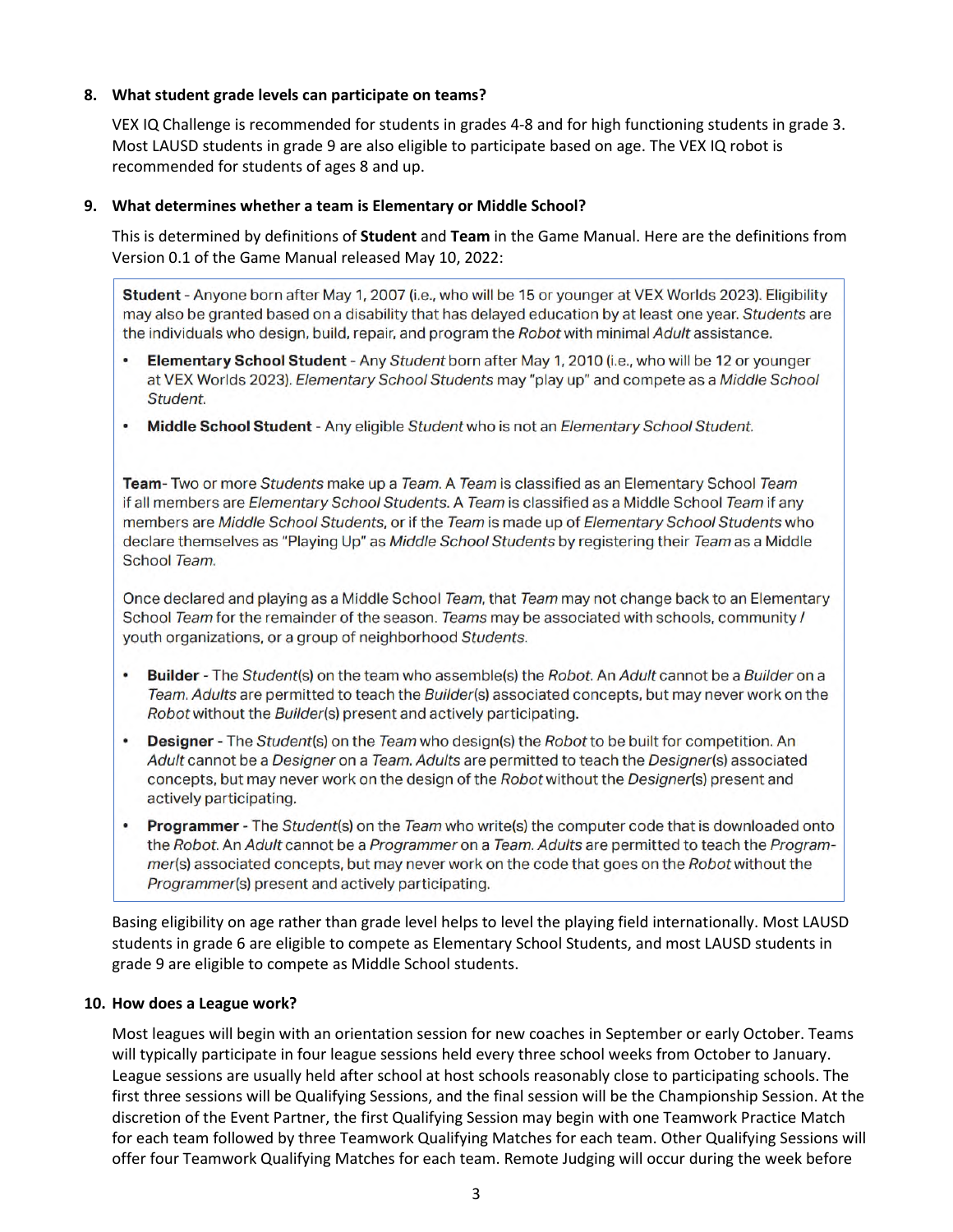the final Championship Session (see next question). The Championship Session will offer each team up to six Robot Skills Matches followed by one Teamwork Finals Match and Awards. Participating teams must pay a \$155 league registration fee, preferably by check payable to the league host school, for all league sessions. This fee covers the costs of equipment and facilities for league hosts.

#### **11. What happens if COVID-19 forces us to cancel in-person League events?**

If teams are allowed meet in person but league events can't be held in person indoors, we will explore the possibility of holding the remaining league sessions in person outdoors. If league events can't be held in person indoors or outdoors, then we will try to convert the remaining league sessions to Live Remote Tournaments. Skills events must be held in person, but it is possible to schedule one team at a time, to hold events outdoors, and to schedule events on weekends in January for better light and temperatures.

If teams are not allowed to meet in person, then teams will be encouraged to try **VEXcode VR** and to compete with the new **VIQC Virtual Skills in VEXcode IQ**: https://www.vexrobotics.com/get-started/vex-vr-skills.

### **12. How does Remote Judging work?**

Remote Judging was introduced in the 2020-2021 season to avoid in-person contact between teams and judges. Engineering Notebooks will be stored online in digital format and a link to the Digital Engineering Notebook (DEN) will be submitted with the team's preferred time slots for Remote Judging Interviews onetwo weeks prior to the Championship Session. Judges will review DENs using the Engineering Notebook Rubric. Each team will be scheduled for an 8-10 minute Zoom interview with a panel of judges who will use the Team Interview Rubric. Interviews will be scheduled after school or on the weekend during the week prior to the league's Championship Session. Additional details--including requirements for Digital Engineering Notebooks, the Rubrics, and a list of the Questions that the judges will ask during the interview- -will be added to the league event posting as they become available, and teams registered for leagues will be notified by email.

#### **13. What is the schedule for League sessions?**

Typical agenda for the first three league sessions, the Qualifying Sessions:

3:30-4:00 PM Doors open. Set up 3:30-3:45 PM Volunteers check in 4:00-4:30 PM Teams check in 4:00-4:45 PM Robot Inspection 4:45-5:00 PM Opening Ceremony/Announcements 5:00-7:00 PM Teamwork Practice and Qualifying Matches 7:00-7:30 PM Teams depart. Tear down. Doors close Typical agenda for the last league session, the Championship Session: 3:30-4:00 PM Doors open. Set up 3:30-3:45 PM Volunteers check in 4:00-4:30 PM Teams check in 4:00-4:45 PM Robot Inspection 4:45-5:00 PM Opening Ceremony/Announcements 4:15-7:00 PM Robot Skills Matches 7:00-7:45 PM Teamwork Finals Matches and Awards 7:45-8:15 PM Teams depart. Tear down. Doors close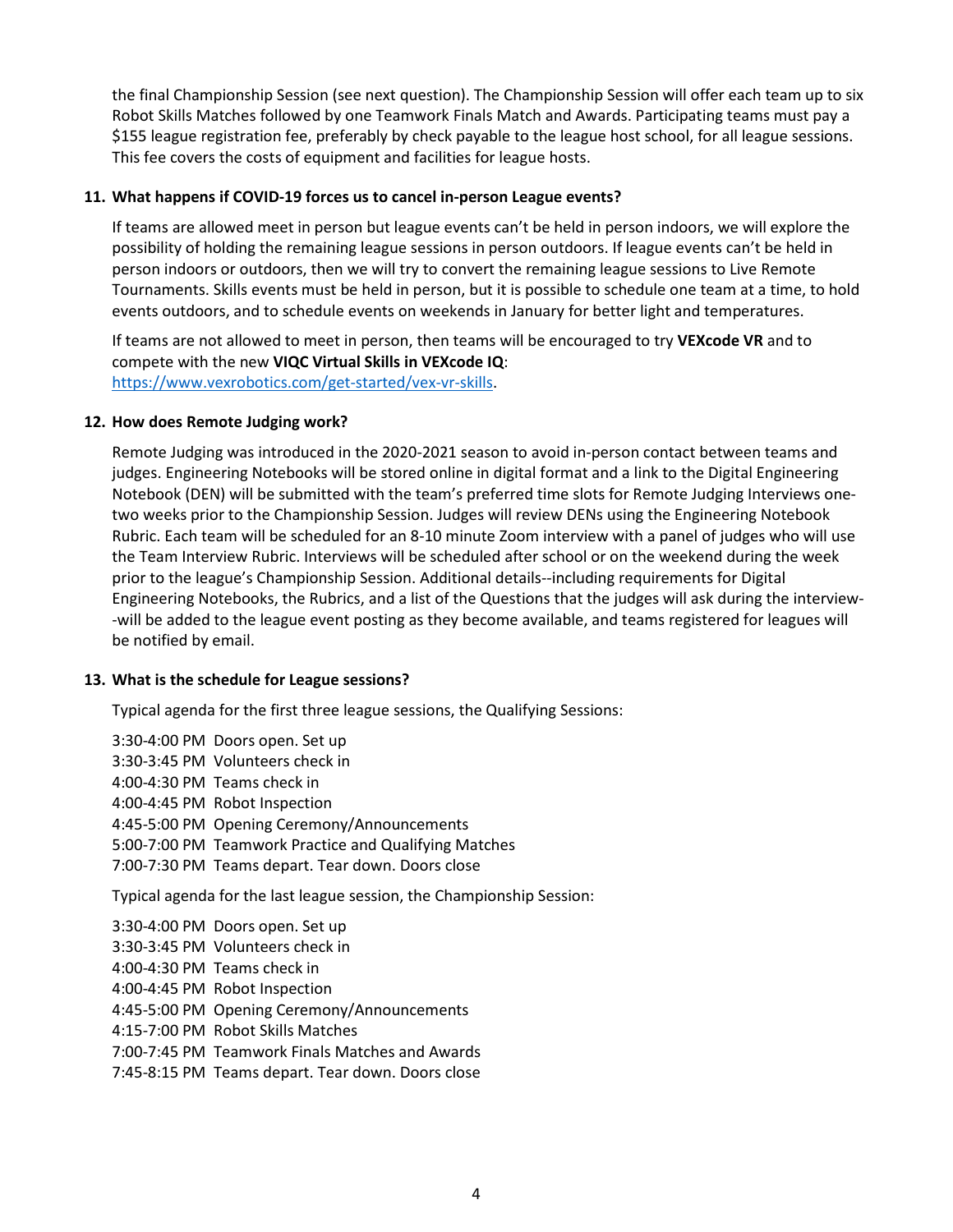# **14. Does my team need to attend every League session?**

No. Teams need to participate in at least 60% of the Teamwork Qualifying Matches to be eligible to participate in the Teamwork Finals Matches, so teams can miss one Qualifying session. If it is not convenient for your team to participate in a league, your team can participate in one or more tournaments instead. Tournaments are typically held on Saturdays between October and mid-February. The event registration fee for each tournament is typically \$75-\$100. To see what events are still available:

- Go to RobotEvents.com
- Select VEX IQ Challenge
- Select your Grade Level
- Select California South as the Event Region
- Look for events that are Open and that have Spots Open

## **15. How big is a League?**

Leagues need at least 16 teams for the top award winners to qualify for State Championships. Leagues with more than 36 teams could split into two smaller leagues to make match schedules easier to manage, or they could run two matches simultaneously. Leagues should provide two competition fields and two practice fields for up to 24 teams, three competition fields and three practice fields for up to 36 teams, and four competition fields and four practice fields for up to 48 teams. That will allow each team to play up to four matches at each league session. LeRoy will provide fields for all new leagues and for all leagues that need to add additional fields.

## **16. What forms are required to participate in a league or tournament?**

# a. **REC Foundation Participant Release Form Instructions**  https://www.roboticseducation.org/documents/2018/03/participant-release-form.pdf/

- All coaches, mentors, and parents of students must complete the online form. Coaches need to provide parents with the EXACT team number and type of program (e.g. Team 12345A, VEX IQ).
- Participant Release Form (English) https://waiver.smartwaiver.com/w/5ab2c50d92047/web/
- Participant Release Form (Spanish) https://waiver.smartwaiver.com/w/5f99b690d50ac/web/
- Any Team Contact can check to see which students have completed Participant Release Forms:
	- o Login to RobotEvents.com
	- o Click on My Account
	- o Click on the Consent Forms button for Registered Teams.

# **b. LAUSD Field Trips**

## https://achieve.lausd.net/Page/2794

- FIELD TRIP HANDBOOK (REF 2111.0)
	- o ATTACHMENTS H-K: PARENT'S OR GUARDIAN'S PERMISSION FOR A FIELD TRIP AND AUTHORIZATION FOR MEDICAL CARE – TRIP SLIP
		- **English, Spanish, Korean, Armenian**
- REQUEST FOR APPROVAL OF SCHOOL ORGANIZED TRIP FOR STUDENTS
- GUIDELINES ON USE OF PRIVATELY OWNED VEHICLES
- **•** FIELD TRIP CHECKLIST
- c. **LAUSD Media Release Forms**

https://achieve.lausd.net/Page/4875

English, Armenian, Chinese, Korean, Russian, Spanish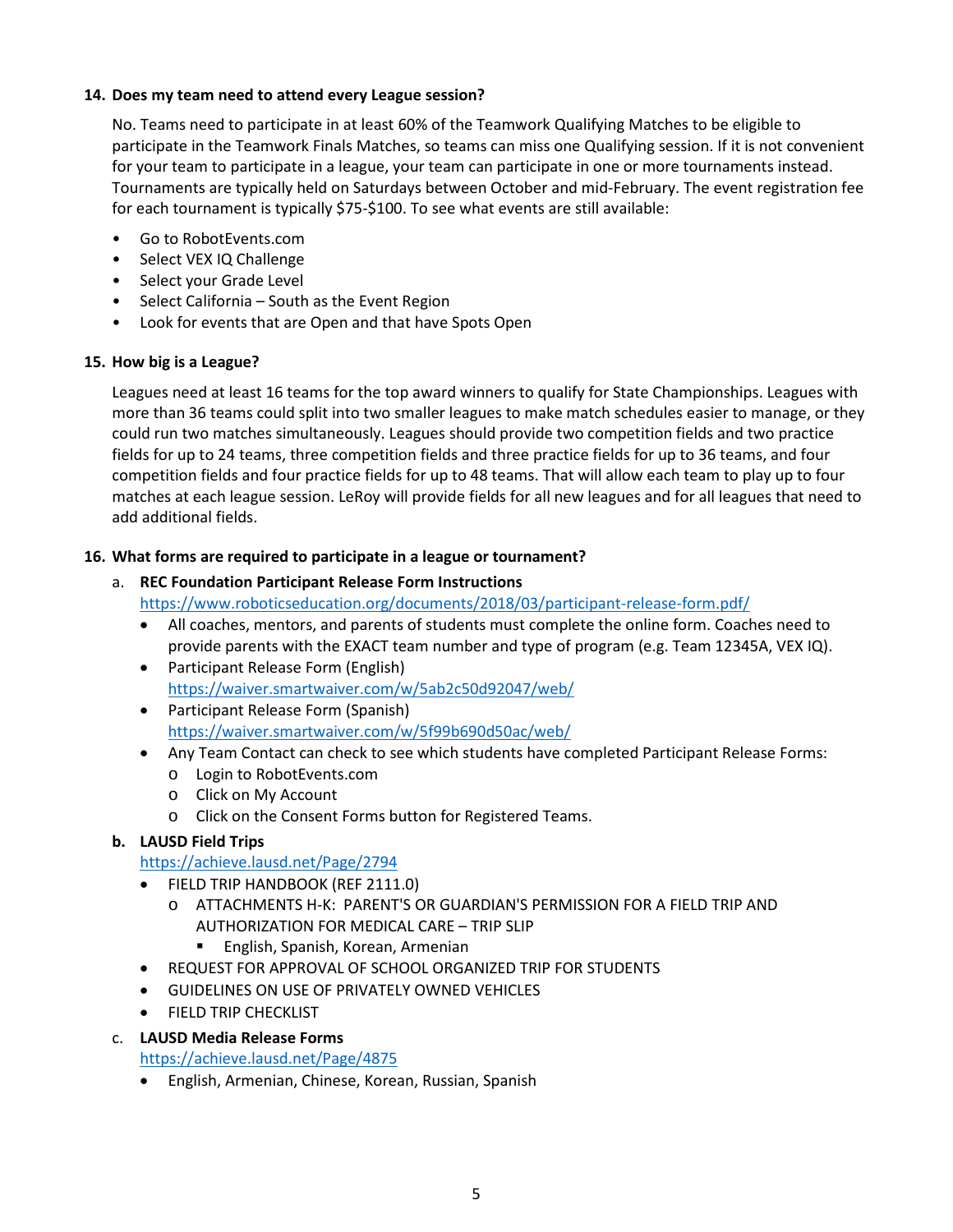# **17. My school received a Team Welcome Kit. How should we use it?**

The VEX IQ Challenge Team Welcome Kit ships in a 3"x9"x12" box that should arrive approximately one week after your team registration is paid. It includes these important items:

- a. **Two VEX IQ Challenge License Plates**. Write your team number on each plate with a marking pen and attach them to opposite sides of your robot before you attend leagues or tournaments. Your robot needs at least one license plate to pass inspection. Paper license plates can be used in an emergency.
- b. **VEX IQ Engineering Notebook** (5 Pack). Have students record their progress designing, building, repairing, programming, and testing their robot. The notebooks include sample entries and suggestions. See the **Robot Design Rubric** for the criteria that will be used to judge the Engineering Notebook for Remote Judging. Paper Engineering Notebooks can be scanned at the end of the season to convert them into Digital Engineering Notebooks.
- c. **VEX IQ Challenge Game Element Kit** (sample game elements). Your team can use these to practice driving the robot until you receive and open the full game kit.

## **18. My school received VEX IQ robot kit boxes. How should we use them?**

Each school that receives a **New Team Award, Additional Team Award, or Additional Teams Award** should receive a VEX IQ Competition Kit consisting of four blue storage bins shipped in two boxes:

- a. **VEX IQ Education Kit (2<sup>nd</sup> Generation)**: two partly-filled blue storage bins, an IQ System Bundle (2<sup>nd</sup>) Generation), and several additional parts in one box. Frequently backordered, so availability is limited.
- b. **VEX IQ Education to Competition Upgrade Kit**: two filled blue storage bins in a second box.

Schools that receive a **New Team Award** or a **Returning Teams Award** will hopefully receive an extra **IQ Robot Battery (Li-Ion, 2000 mAh)**. Unfortunately, no availability date has been announced.

To get your team started, review these online STEM Library documents:

- a. Get Started with VEX IQ (2nd generation)
	- 1) Get ready to use your VEX IQ (2nd generation) Kit
	- 2) Get started building
	- 3) Get started driving
	- 4) Get started coding with VEXcode IQ. [Save this until your students are ready.]
- b. Naming Your Brain with VEX IQ (2nd gen)
- c. Building Your First Robot with VEX IQ (2nd gen). Build the BaseBot.

Start recording team progress in the **Engineering Notebook**. Watch the VEX IQ Challenge game video at: https://www.roboticseducation.org/teams/vex-iq-competiton/. Read the **Game Manual** at https://link.vex.com/docs/2022-2023/viqc-slapshot/GameManual. The final major Game Manual update is scheduled for the end of August. Choose a strategy to score as many points as possible in a 60-second match. Choose a team name and robot name and update your team information at www.robotevents.com.

For your second robot, the team could build and drive the **Hero Bot** for the current season. Build Instructions for Competition Kits ( $2^{nd}$  Generation) and for Super Kits ( $1^{st}$  Generation) are posted at: https://www.vexrobotics.com/iq/downloads/build-instructions

If Build Instructions for a Hero Bot are not yet available for the current season, your team could choose another robot build as its starting robot. Team members can also search for robot ideas on YouTube and design their own starting robot.

Modify the robot or your strategy as needed to improve performance. Practice driving before each competition.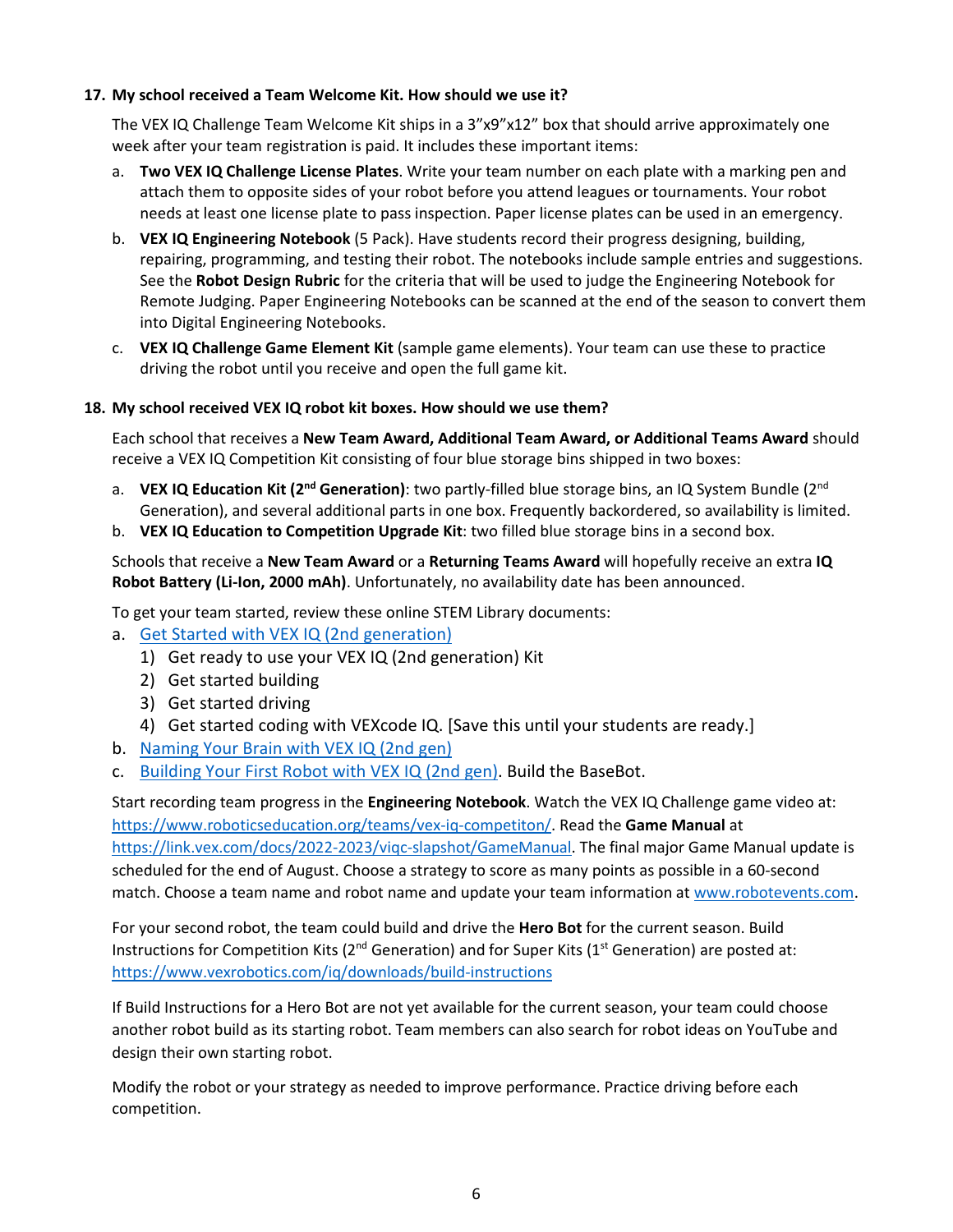## **19. My school received several field boxes. How should we use them?**

Each school that receives a **New Team Award** should also receive these VEX IQ Challenge competition supplies:

- a. **VEX IQ Challenge Full Field Perimeter & Tiles** (ships in three large, heavy boxes). It takes a few minutes to assemble or disassemble the field. Be careful not to twist the tiles relative to each other when disassembling the field because the tabs can break off. Push one tile or wall piece down while pushing the adjacent tiles up from below to separate them. The two larger boxes each hold 16 tiles, 10 side wall sections, and 2 corner wall sections. The smaller box holds 16 tiles and 8 side wall sections.
- b. **VEX IQ Challenge Full Field & Game Element Kit**. This box contains the field elements and game elements for this year's VEX IQ Challenge game. Some assembly is required. Expect to spend 4-8 hours building the field elements. Different students can work on different sections of the build instructions simultaneously. If your work surface is smooth, cover it with a towel to prevent small parts from rolling away. Set up the field elements and game elements on the assembled full field to develop and test your game strategy and to practice driving the robot before competitions.

#### **20. How do I access the programming software?**

We recommend that teams use **VEXcode IQ Blocks** to program your robot. VEXcode works on Chromebooks, Amazon Fire, Android tablets, iPads, Windows, and Mac. VEXcode's Block-based interface is the perfect platform for those new to coding. Students use a simple drag and drop interface to create functioning projects. Each block's purpose can easily be identified using the visual cues like its shape, color, and label. Students who have used any other Block-based robot programming software can easily switch to **VEXcode**. **VEXcode IQ Blocks** is available for download online at: https://www.vexrobotics.com/vexcode. An online, browser-based version of **VEXcode IQ Blocks** is also available online for Google Chrome and Chrome-based Microsoft Edge at: https://codeiq.vex.com

For students new to programming, we recommend starting with **VEXcode VR Blocks**, which is available at: https://www.vexrobotics.com/vexcode-vr. This online, browser-based platform allows students to experience all features of the VEXcode platform with a virtualized robot. No physical robot is needed! Students can learn how to program a robot at home or at school on computers or on tablets. Students can complete activities on different virtual Playgrounds, each of which is specifically designed to highlight key Computer Science skills and concepts. The full **VEX Computer Science Level 1 – Blocks Course** takes about 18 hours to complete. It is available at:

https://education.vex.com/stemlabs/cs.

#### **21. How can I view the match scores and rankings for my team?**

During most league sessions, match scores are uploaded to the league event on RobotEvents.com and cumulative rankings are updated after each match. After all league sessions, final results and cumulative rankings are uploaded to the league event on RobotEvents.com. After the final session, skills rankings, teamwork finals results, and awards are also uploaded to the league event on RobotEvents.com. Navigate to a league event on RobotEvents.com by name or by using one of these links (when available):

-- League links will be available after leagues are announced in September.

These links will also be available at http://larobotics.org/NTGLeagues.html.

After you find your event, click on **Results** and then **Division 1** to see **Match Results** for the most recent session and cumulative **Teamwork Rankings**.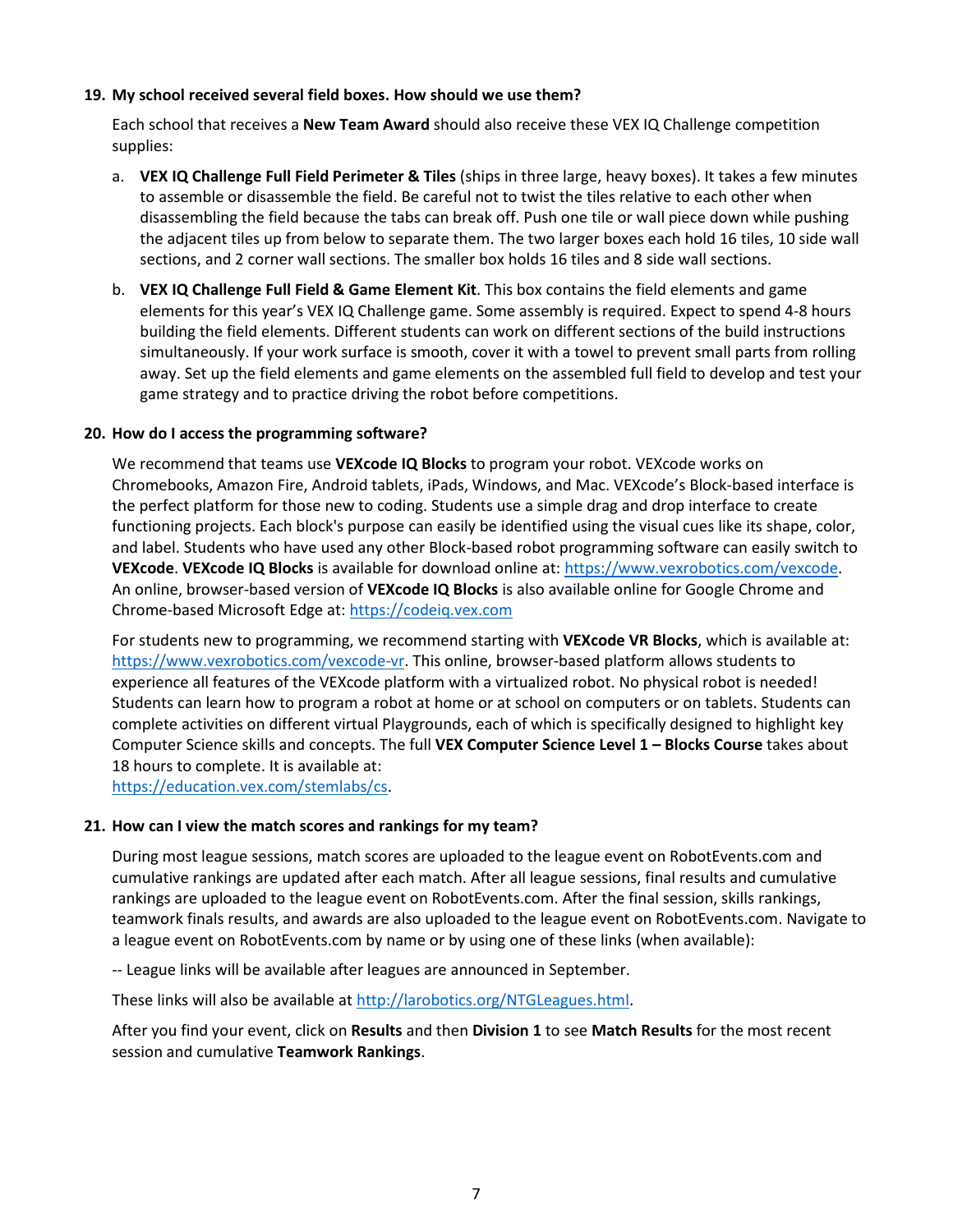You can also view the team list, team match schedule, team match results, event match schedule, event match results, cumulative rankings, skills results, skills rankings, and awards by downloading the **VEX Via** app to an Android or Apple smartphone or tablet from:

- VEX Via Apps on Google Play or
- VEX Via on the App Store iTunes Apple

The Apple version allows you to search for events by name or city and for teams by number, team name or city. Or find events by selecting Nearby Events and then scanning the list for your event by the start date (date of first session). After you find your event or team, click on the star at the top of the screen to add it to the Favorites list for quick access later.

# **22. Are there any other Apps for VEX IQ Challenge teams?**

Download the **VIQC Hub** app to view or search the latest version of the Game Manual, a score calculator, and a match timer:

- VIQC Hub Apps on Google Play or
- VIQC Hub on the App Store iTunes Apple

# **23. What should I do if an old NIMH robot battery won't charge?**

When you place a NIMH robot battery in the robot battery charger and plug it in with the power cord to recharge the battery, the charger LED should quickly change to solid red and later change to solid green when the battery is fully charged. If the charger light flashes red, the battery voltage is too low for the charger to recharge it. Try the procedure in the following video to restore the battery: How to fix VEX IQ Flashing Light or No Charge Battery Issue

If the robot charger LED still flashes red, the robot battery needs to be replaced.

## **24. What should I do if I need VEX IQ Technical Support?**

Unfortunately, VEX eliminated its resellers in May 2022, so we can no longer take advantage of the superior support provided by iDESIGN Solutions. Email your technical support question to support@vexrobotics.com or call 833-297-6268 for customer & technical support. For competition support, email support@robotevents.com.

## **25. Can I change the team name or other team information?**

Yes, you can make changes to your registered team information whenever you want:

- Log into RobotEvents.com. If you do not see your team, click on **My Account** at the top of the screen.
- Click on the **Edit** button to the right of your team.
- Edit any of the team information fields.
- Scroll to the bottom of the screen and click on the **Save** button.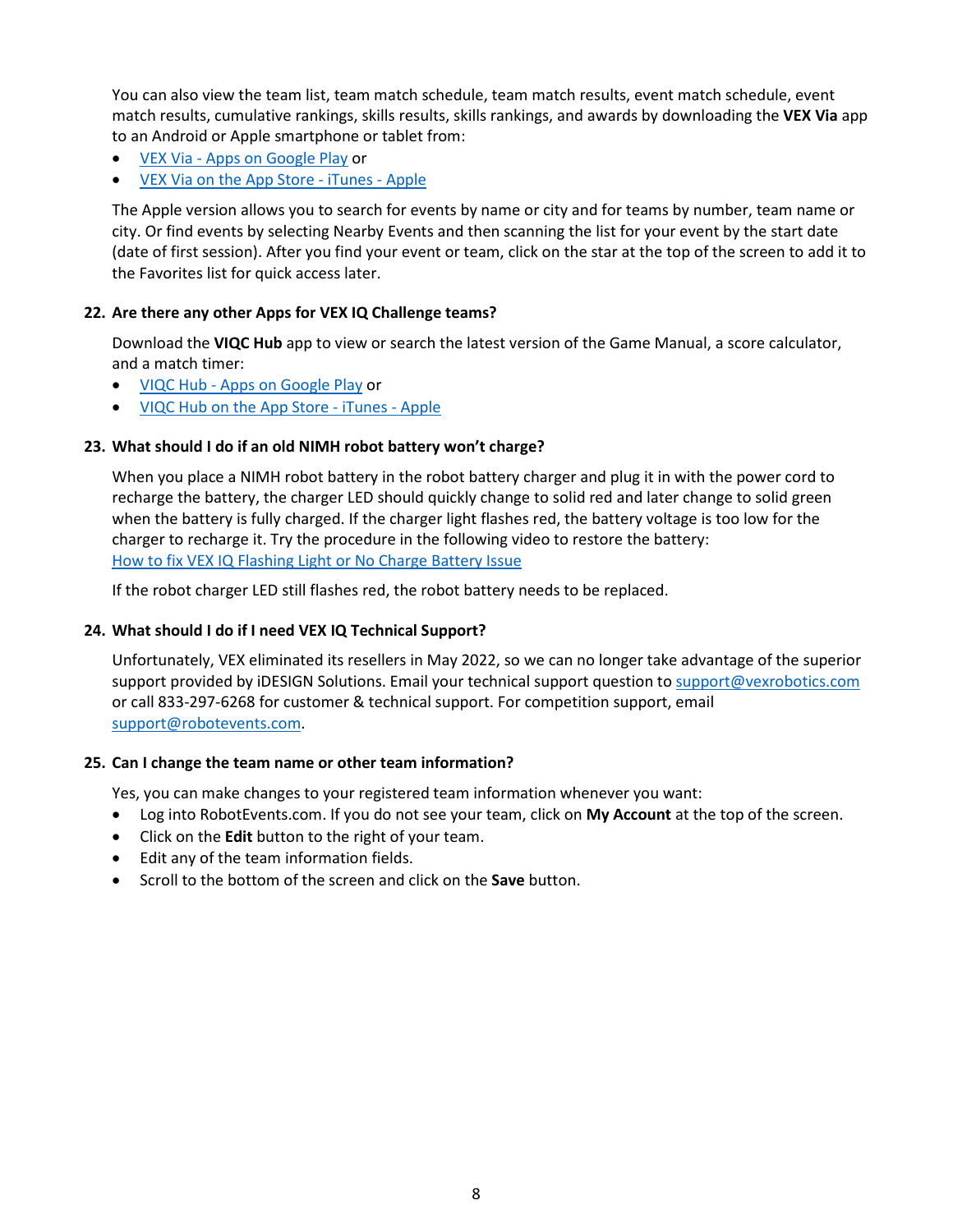## **26. Can I change team contacts?**

Yes, you can add, remove, or change team contacts by using this procedure:

- Log into RobotEvents.com. If you do not see your team, click on **My Account** at the top of the screen.
- Click on **My Teams** on the left side of your screen.
- Click on the **Manage Contacts** button to the right of your team.
- Click on the **+ Add Participant** button at the bottom of the screen to add a new contact.
- Click on a **Remove** button at the bottom right of the screen to remove a contact.
- Click on the Primary Contact, Financial Contact or Secondary Contact fields at the top of the screen to select a different contact from the drop-down list.
- Click on the **Save** button.

If you add a new team contact, the system will send an invitation to the new contact to join your team. The new contact will not receive access to your team information until the invitation is accepted and the new contact creates or logs into an account on RobotEvents.com.

## **27. Can my school add additional robotics teams so more students can participate?**

Yes. Schools can have up to 26 teams with the same base team number and different suffix letters. Team registration for the first team costs \$200 each year, and the next three additional teams cost \$150 each year. Teams #5-26 are free. **New Team Awards** and **Additional Team Awards** for new schools include team registration the first year only. Each team also needs to pay for league or tournament event registration each year. League registration is \$155 per team. Each additional team should start with its own VEX IQ Competition Kit (\$649). Fields and Game Kits can be shared by 2-3 teams.

## **28. How can my school purchase additional kits or parts?**

Robot kits and parts can be ordered from VEX Robotics at https://www.vexrobotics.com/iq/products. All VEX products ship from Greenville (near Dallas), Texas. Availability of robot kits and some parts has been a problem because of chip shortages and because most parts are manufactured in China and shipped to Greenville through clogged ports.

## **29. Are any funds available for additional teams or robot equipment?**

If your robotics team needs financial assistance, your coach and/or robotics team could try these websites, which other teams have used to raise funds:

- If your school received a **Nelson Team Grant** in a previous year, your school may be eligible for one or two **Additional Teams Awards** each year. See the **Nelson Team Grants** website: http://larobotics.org/NelsonTeamGrants.html.
- https://www.donorschoose.org/. Teachers should include "STEM" in the project title, because technology companies have occasionally funded all STEM projects in California.
- https://www.piggybackr.com/

## **30. What is the procedure for parts that are broken and/or lost?**

Each school is responsible for replacing broken and/or lost parts. LeRoy Nelson and/or Stephen Stein attend most league sessions, and they often have spare brains, batteries, and motors available to debug and/or replace parts that are not working.

## **31. Do the Robot Kits need to be solely used for students that will be competing?**

No. During the VEX IQ league season (August through January), the students on the school's VEX IQ Challenge team should have primary use of the robot kits, but parts can be shared with other teams. The kits can be used for other purposes outside of the league season.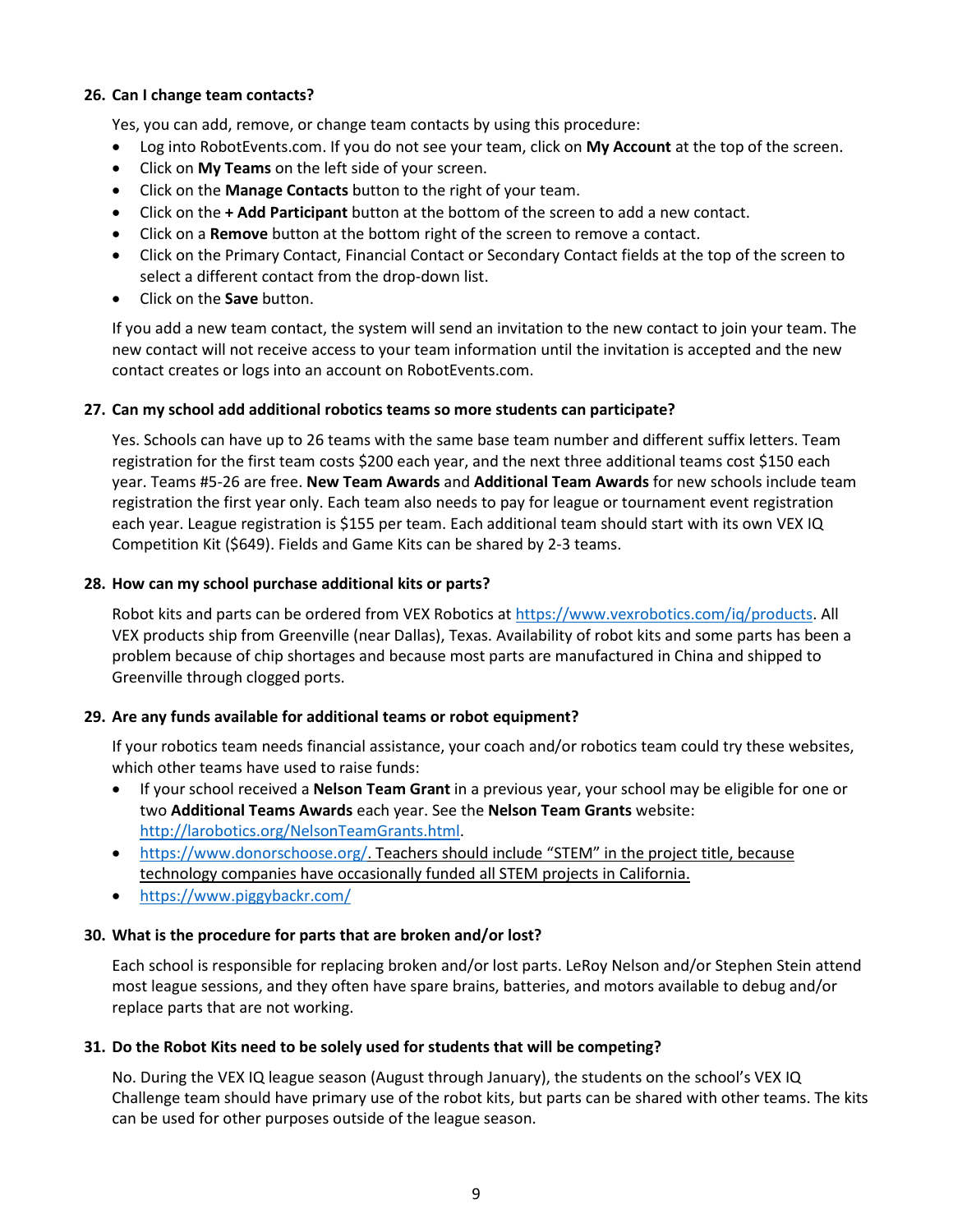# **32. How much do schools that received Nelson Team Grants need to pay each year?**

Schools that received **New-Team Awards** or **One-Team Awards** are required to register one VEX IQ Challenge team (\$200 registration fee paid by grant the first year) and to register that team for and to attend an official event (typical fee \$155) each year. Schools that receive these awards should plan to spend up to \$155 the first year for event registration and \$540 each subsequent year for team registration (\$200), event registration (\$155), field and game element kit (\$130), and additional robot parts (\$55). These cost estimates do not include shipping and sales tax.

Schools that received **Additional Team Awards, Additional Teams Awards, or Two-Team Awards** are required to register one additional VEX IQ Challenge team (\$150 registration fee, up to the fourth team, paid by grant the first year) for each such award and to register those team for and to attend an official event (typical fee \$155) each year. Schools that receive these awards should plan to spend up to \$155 the first year for event registration and \$360 each subsequent year for team registration (\$150), event registration (\$155), and additional robot parts (\$55) per team. These cost estimates do not include shipping and sales tax.

# **33. What should coaches of VEX IQ teams do at the start of each season?**

- Check to see if your school is eligible for a **Nelson Team Grant**: http://larobotics.org/NelsonTeamGrants.html
- Review NTG **Frequently Asked Questions** (this document): http://larobotics.org/Documents/NTG\_FAQ.pdf
- Review REC Foundation **Team Guide**: https://www.roboticseducation.org/documents/2020/07/recf-team-guide.pdf/
- **•** Renew team registrations in RobotEvents.com
- Pay team registration fees (\$200 for the first team, \$150 for additional teams 2-4)\*
- Order the new Game Kit: VIQC Slapshot Full Field & Game Element Kit (\$130+tax):\* https://www.vexrobotics.com/228-7506.html.
- Students review the current VEX IQ Challenge **Game Video**: https://youtu.be/vF3I8FscrKo
- Students review the current VEX IQ Challenge **Game Description**: (when available)
- Students read current VEX IQ Challenge **Game Manual** and develop game strategies: https://link.vex.com/docs/2022-2023/viqc-slapshot/GameManual. Major scheduled updates: Version 1.0 June 28; Version 2.0, August 2, 2022; Version 3.0 January 31, Version 4.0 April 4, 2023
- Students can learn introductory coding with a virtual robot playing the current game using **VEXcode IQ** and compete in **VIQC Virtual Skills**:
	- https://www.vexrobotics.com/get-started/vex-vr-skills
- Students can learn about awards, the judging process, and rubrics used by judges in the **Judge Guide**: https://www.roboticseducation.org/documents/2019/08/judge-guide.pdf/ (not yet updated)
- Advanced students can learn more about coding with a virtual robot using **VEXcode VR**: https://www.vexrobotics.com/support/get-started/vexcode-vr
- Register your teams for a league in September.
	- a. For info on available leagues, see http://larobotics.org/NTGLeagues.html.
	- b. Sign up for leagues at https://www.robotevents.com/. Select **VEX IQ Challenge**. Type "LAUSD" into the **Event Name** field to see the available leagues.
	- c. Select **Pay Later** as the **Payment Method** at **Checkout**.
- Attend **Coach Training** and/or **League Coach Orientation** workshops in September (to be announced).
	- a. For info on workshops, see http://larobotics.org/NTGLeagues.html
	- b. Sign up for workshops at https://www.robotevents.com/. Select **Workshops & Camps**. Type "LAUSD" into the **Event Name** field to see the available workshops.